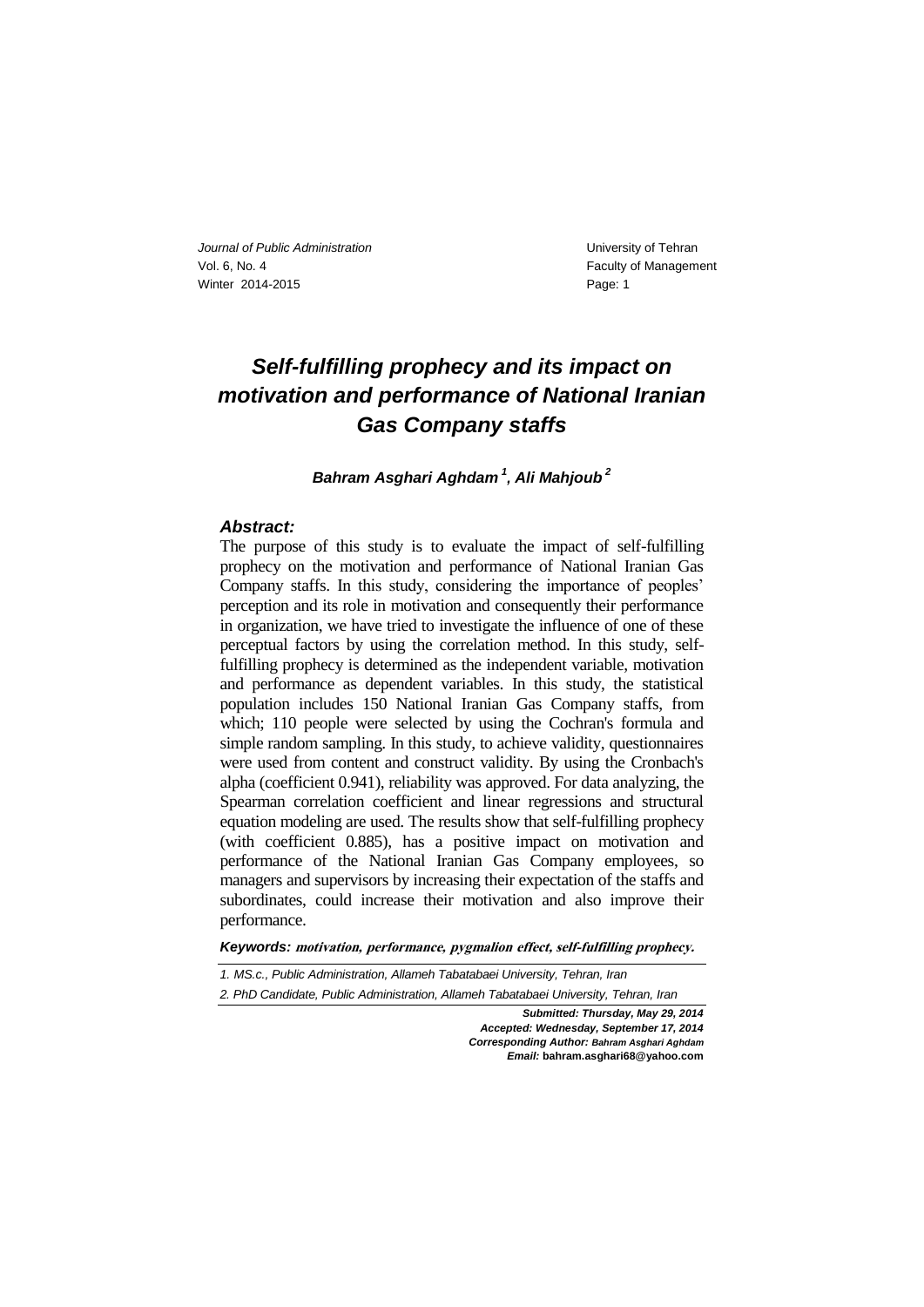# *An investigation of the role of knowledge management in Holographic Organizations (Case study: Academic Members of Ilam University of Medical Sciences)*

*Mohammad Taban <sup>1</sup> , Vahid Sharafi <sup>2</sup> , Hossein Heidarian-Ghalea <sup>3</sup> , Sirous Babaei <sup>4</sup>*

## *Abstract:*

The main purpose of this research is to investigate the role of knowledge management in the holographic organizations. In order to achieve this purpose, after reviewing research background and theoretical foundations, the research's conceptual framework has been presented. The statistical population includes Ilam Medical Sciences academic members. The method used is applied in terms of objective and descriptive-survey in terms of nature. Also, the data gathering tool in addition to archival studies is a researcher-made questionnaire the validity and reliability of which have been confirmed using experts' viewpoints and Cronbach's alpha method, respectively. For analyzing the dimensions of conceptual framework, the Confirmatory Factor Analysis and also for measuring the correlations between conceptual framework's dimensions the Structural Equation Modeling (SEM) have been implemented. The research's findings showed that there were positive and significant relationships between knowledge management's dimensions and organization holographic nature, moreover, the conceptual framework has an acceptable and satisfied fitness to explain the relationships.

*Keywords:* **documentary knowledge, holographic organization, HR knowledge, knowledge management, technologic knowledge.**

*Submitted: Monday, May 12, 2014 Accepted: December 9, 2014 Corresponding Author: Mohammad Taban Email:* **taab1351@ut.ac.ir**

*<sup>1.</sup> Assistant Professor, Management Department, Ilam University, Ilam, Iran*

*<sup>2.</sup> PhD. Candidate, Business Administration, Ilam University, Ilam, Iran BSc. Student of Business Administration, Ilam University, Ilam, Iran*

*<sup>3.</sup> MSc. Student of Executive Management, University of Tehran, Tehran, Iran*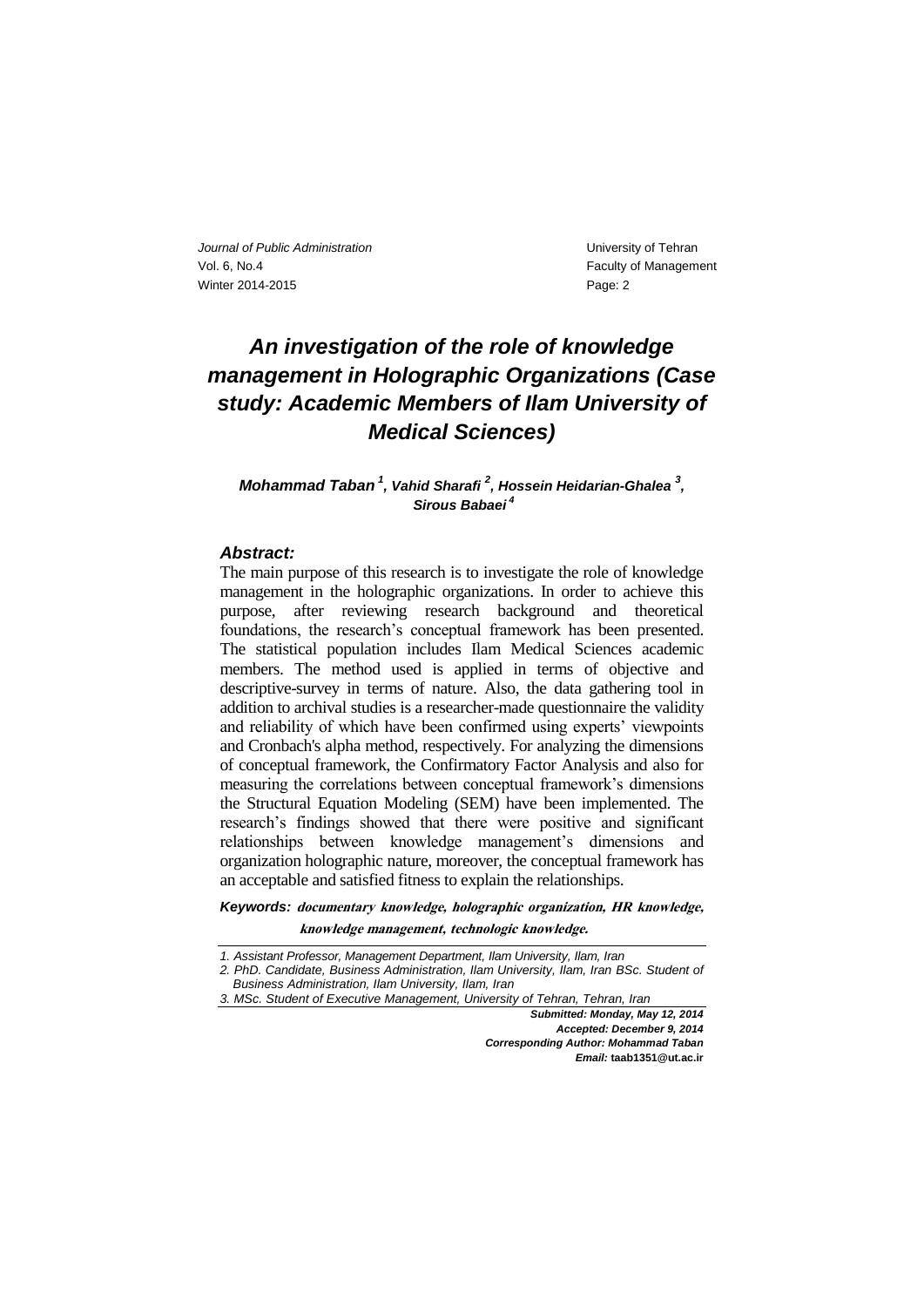# *Direction of effect of competitive strategies and organizational structure on corporate performance (Case study: Engineering consultant firms)*

*Hadi Teimouri <sup>1</sup> , Reza Abachian Ghassemi <sup>2</sup> , Saeid Akbariani <sup>3</sup> , Arghavan Taherkhanchi Tabrizi <sup>4</sup>*

### *Abstract:*

Using structural equation modeling, the current study aims to examine the relationship between organizational structure, competitive strategies and organizational performance with respect to the interaction between structure and competitive strategy in the engineering consulting firms. This orientation is determined with respect to the desired approach (contingency or resource based view). The study population included all engineering consulting firms in Tehran district. Partial least squares (PLS) was used for analysis of data. After collecting the questionnaires, the data were analyzed using VisualPLS software. The statistical findings indicate that the resource-based model has more explanation power to express relationships between structure, competitive strategy and firm performance. Therefore, the traditional approaches in which organizational structure is considered as a lateral variable and is dependent on corporate strategy can be regarded lass, instead the resource based view- in which the structure is considered as an important source of competitive advantage for strategies- can be placed in the context of our explanations.

*Keywords:* **competitive strategies, consultant engineering firms, firm performance, organizational structure.**

*Submitted: Thursday, September 18, 2014 Accepted: Saturday, December 13, 2014 Corresponding Author:* **Reza Abachian Ghassemi** *Email:* **r\_abachian@yahoo.com**

*<sup>1.</sup> Assistant Prof., Faculty of Economic and Administrative Sciences, Isfahan University, Isfahan, Iran*

*<sup>2.</sup> PhD. Candidate, Human Resource Management, Isfahan University Pardis, Isfahan, Iran*

*<sup>3.</sup> PhD. Candidate, Human Resource Management, Isfahan University Pardis, Isfahan, Iran*

*<sup>4.</sup> MBA in Strategy, Kish Pardis, University of Tehran, Kish, Iran*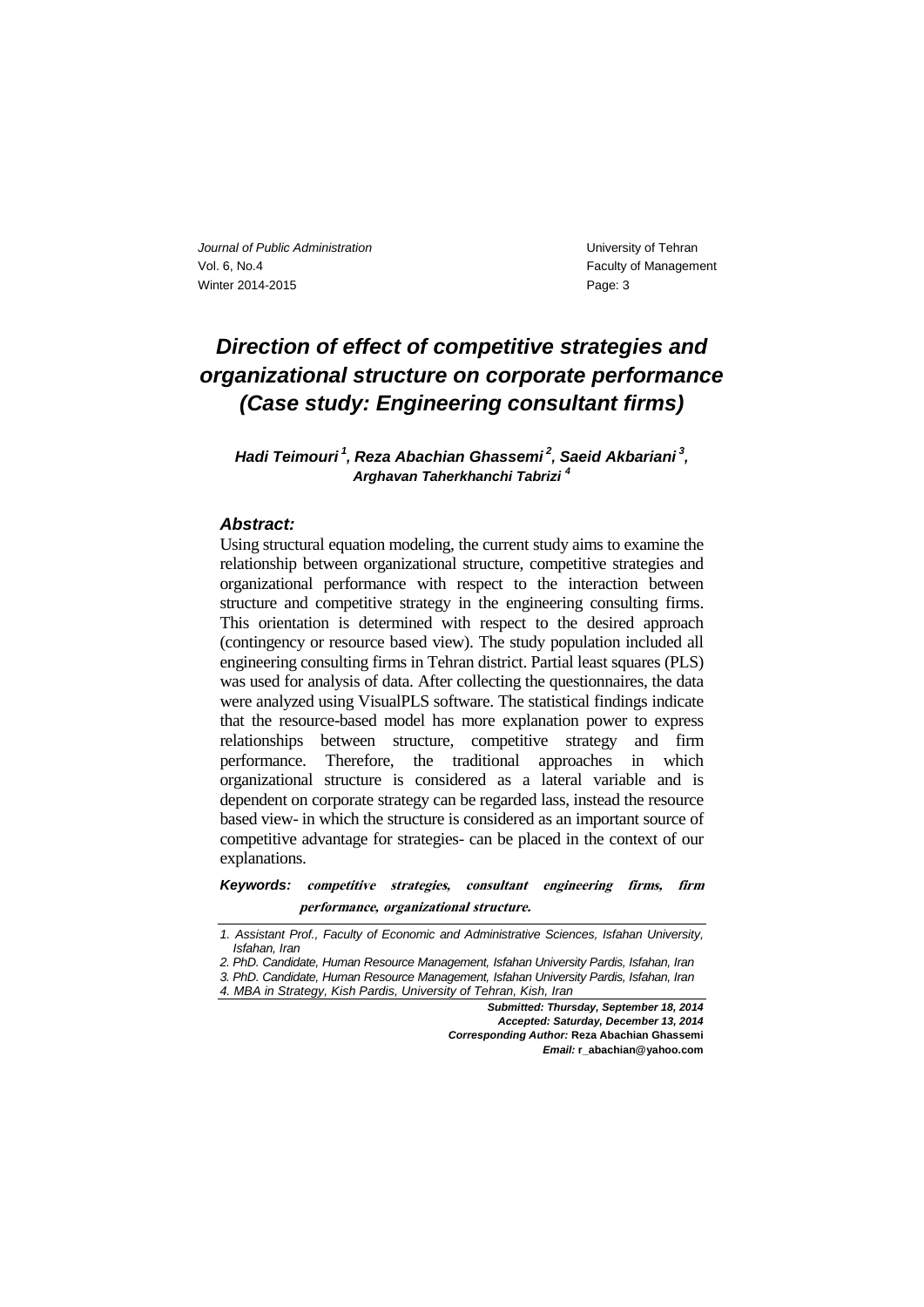## *Determinants of the digital divide (Case study: Rafsanjan citizens)*

*Taher Roshandel Arbateni <sup>1</sup> , Hossein Kazemi <sup>2</sup> , Fahimeh Hajesmaeili <sup>3</sup>*

### *Abstract:*

In the last two decades, digital divide, defined as the gap between the people who can access PCs and internet and those who cannot, has been proposed as one of the biggest challenges of digital age. Considering that the economic, cultural, social, and political by-products of such a gap are viewed by many scholars to be more damaging than traditional gaps, the present research strives to detect the factors affecting this gap in Rafsanjan city. The present paper is correlational in terms of nature, and applied in terms of objective, using descriptive-survey method for data collection. Using cluster sampling, the situation of 501 citizens, selected randomly, was analyzed using structural equation modelling. The results indicate that economic and infrastructural factors affect the gap directly, while culture acts as a mediator that affects the gap via motivational access. Comparing different factors reveal that the cultural factor is more significant than economic and infrastructural factors. All the investigated variables can explain 55.3 percent of the physical access variation.

*Keywords:* **digital divide, economic factor, infrastructure factor, motivational access, physical access.**

*Submitted: Sunday, February 23, 2014 Accepted: Sunday, September 21, 2014 Corresponding Author: Fahimeh Hajesmaeili Email:* **hajesmaeili\_f@yahoo.com**

*<sup>1.</sup> Associate Prof., Faculty of Management, University of Tehran, Tehran, Iran*

*<sup>2.</sup> Assistant Prof., Faculty of Administrative Science and Economics, Vali-e-asr University, Rafsanjan, Iran*

*<sup>3.</sup> MSc. Student in Public Administration, Faculty of Administrative Science and Economics, Vali-e-asr University, Rafsanjan, Iran*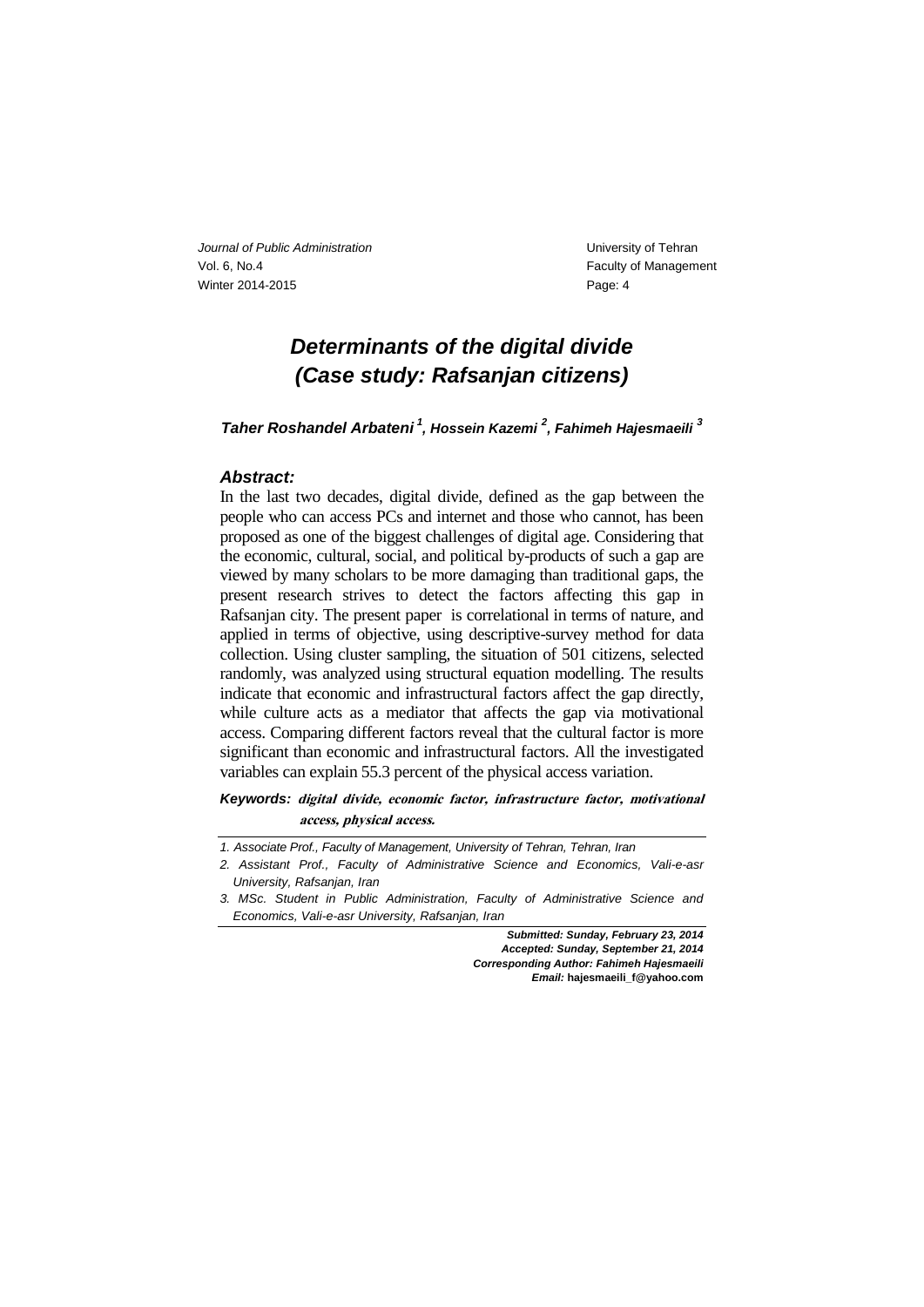# *The role of positive OB in preventing job pathologies: investigating the relationship between PsyCap and Job Burnout*

*Kamyar Raissifar <sup>1</sup> , Alireza Mellati <sup>2</sup>*

### *Abstract:*

Positive OB, as a branch of OB which is related to positive psychology, can pave the way to reduce job pathologies. Toward this aim, this research investigates the relationship between them, in a SEM form. The research was conducted in a university, and its findings show that there is a significant negative relationship between PsyCap, as main construct of positive OB, and job burnout, as job pathology. In addition, findings show that amongst PsyCap dimensions, hope has the most significant negative relationship with job burnout, which, according to its definition in POB literature, seems sensible.

### *Keywords:* **job burnout, job pathologies, positive OB, PsyCap**

*1. PhD Candidate in Organizational Behavior Management, Faculty of Management, University of Tehran, Tehran, Iran*

*2. MSc. in Public Administration*

*Submitted: Monday, May 26, 2014 Accepted: Tuesday, January 27, 2015 Corresponding Author: Kamyar Raissifar Email:* **mellati.a@ut.ac.ir**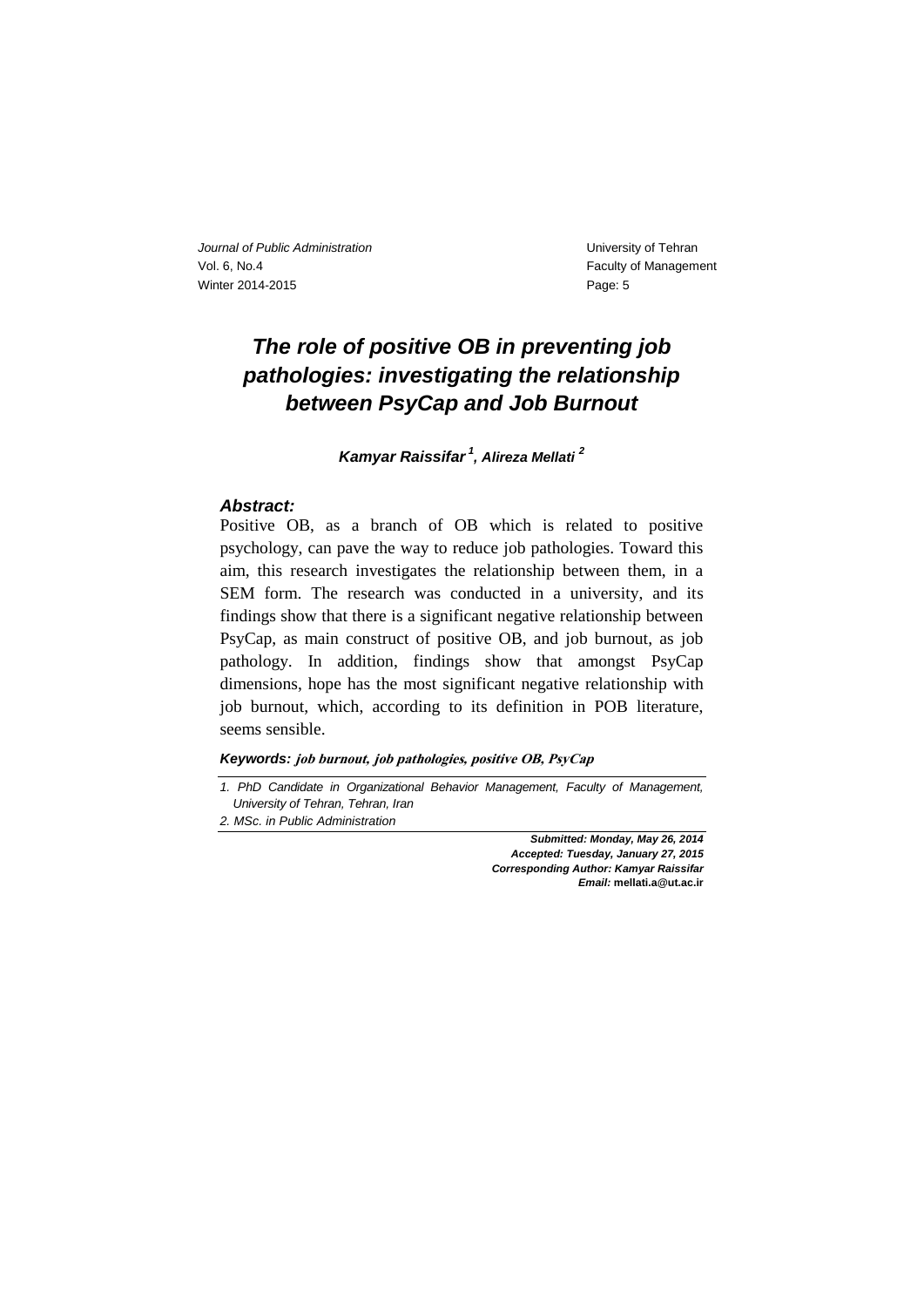# *Effect of cognitive emotion regulation strategy on subjective well-being and job performance (Case study: Customs Administration of Islamic Republic of Iran)*

*Somayeh Shahba <sup>1</sup> , Seyed Mehdi Alvani <sup>2</sup> , Mohammad Ali Afshar Kazemi<sup>3</sup>*

### *Abstract:*

Over the recent years, ever-increasing rate of improvement in knowledge and technology has changed the nature of roles in organizations and many jobs need high mental activity. Thus, subjective well-being and performance of employees are two broad subjects that affect the performance of the organization. In this survey, we examined how different cognitive emotion regulation strategies influence work-related subjective well-being and job performance. The questionnaires were distributed between 450 employees of one public organization in Iran. 340 questionnaires were returned and among them 220 questionnaires were valid. The results showed that adjusted strategies are positively associated with employee's subjective well-being and job performance, while unadjusted cognitive emotion regulation strategies affected employee's subjective well-being negatively and no relationship was found between unadjusted cognitive emotion regulation and work behavior.

*Keywords:* **adjusted strategies, cognitive emotion regulation, job performance, unadjusted strategies, work-related subjective well-being.**

*Submitted: Sunday, June 15, 2014 Accepted: Saturday, August 30, 2014 Corresponding Author: Somayeh Shahba Email:* **so.shahba@gmail.com** 

*<sup>1.</sup> PhD. Candidate, Public Administration, Faculty of Accounting and Management, Azad Islamic University, Qazvin Branch, Qazvin, Iran*

*<sup>2.</sup> Professor, Public Administration, Faculty of Accounting and Management, Azad Islamic University, Qazvin Branch, Qazvin, Iran*

*<sup>3.</sup> Assistant Professor, Industrial Management, Faculty of Management, Azad Islamic University, Tehran Markaz Branch, Tehran, Iran*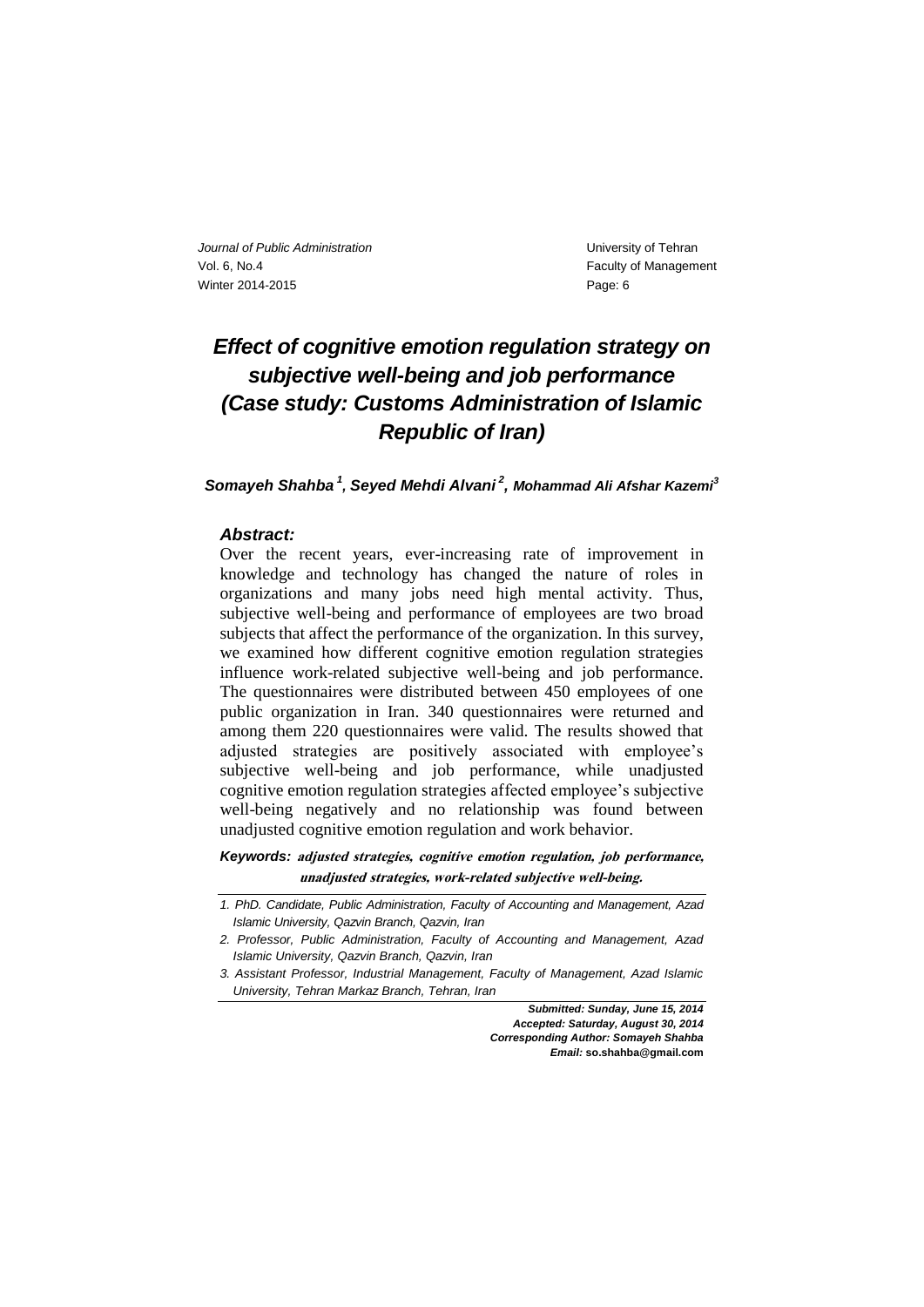## *Identification of succession planning success factors in private sector (Case study: Holding Alpha Company)*

*Mohammad Sadegh Ziaee <sup>1</sup> , Seyed Reza Seyedjavadin <sup>2</sup> , Shahamat Hosseinian <sup>3</sup> , Mehdi Fattahi <sup>4</sup>*

#### *Abstract:*

In this study, using qualitative method, succession planning success factors are first identified, then this factors are examined as a measurement model. The statistical population included managers and supervisors of Alpha Holding Company and the samples were chosen in random. The tools used for data gathering were literature reviews, questionnaire and interviews. Validity and reliability of qualitative tool were evaluated using triangulation, member checks and paired reviews methods; content validity of the questionnaire was evaluated using expert reviews method. Reliability of the questionnaire was assessed using a pretest of 28 people and it was confirmed. Extracted data among 171 questionnaires was based on examining the quantitative research hypotheses. Based on exploratory factor analysis and structural equation modeling tests, the results showed that the seven factors including organizational structure, senior management support, systematic approach, policy, organizational culture, desire and motivation of people and trust can be introduced as the succession planning success factors and the success of succession plans could be measured using the above factors.

*Keywords:* **measurement model, succession planning, succession planning success factors.**

*Submitted: Saturday, February 22, 2014 Accepted: Saturday, July 5, 2014 Mehdi Fattahi Corresponding Author: Mehdi Fattahi Email:* **fattahi.m@gmail.com**

*<sup>1.</sup> Prof., Faculty of Management, University of Tehran, Tehran, Iran*

*<sup>2.</sup> Prof., Faculty of Management, University of Tehran, Tehran, Iran*

*<sup>3.</sup> Associate Prof., Faculty of Management, IRI Police University, Tehran, Iran*

*<sup>4.</sup> PhD Candidate, Organizational Behavior, Faculty of Management, University of Tehran, Tehran, Iran*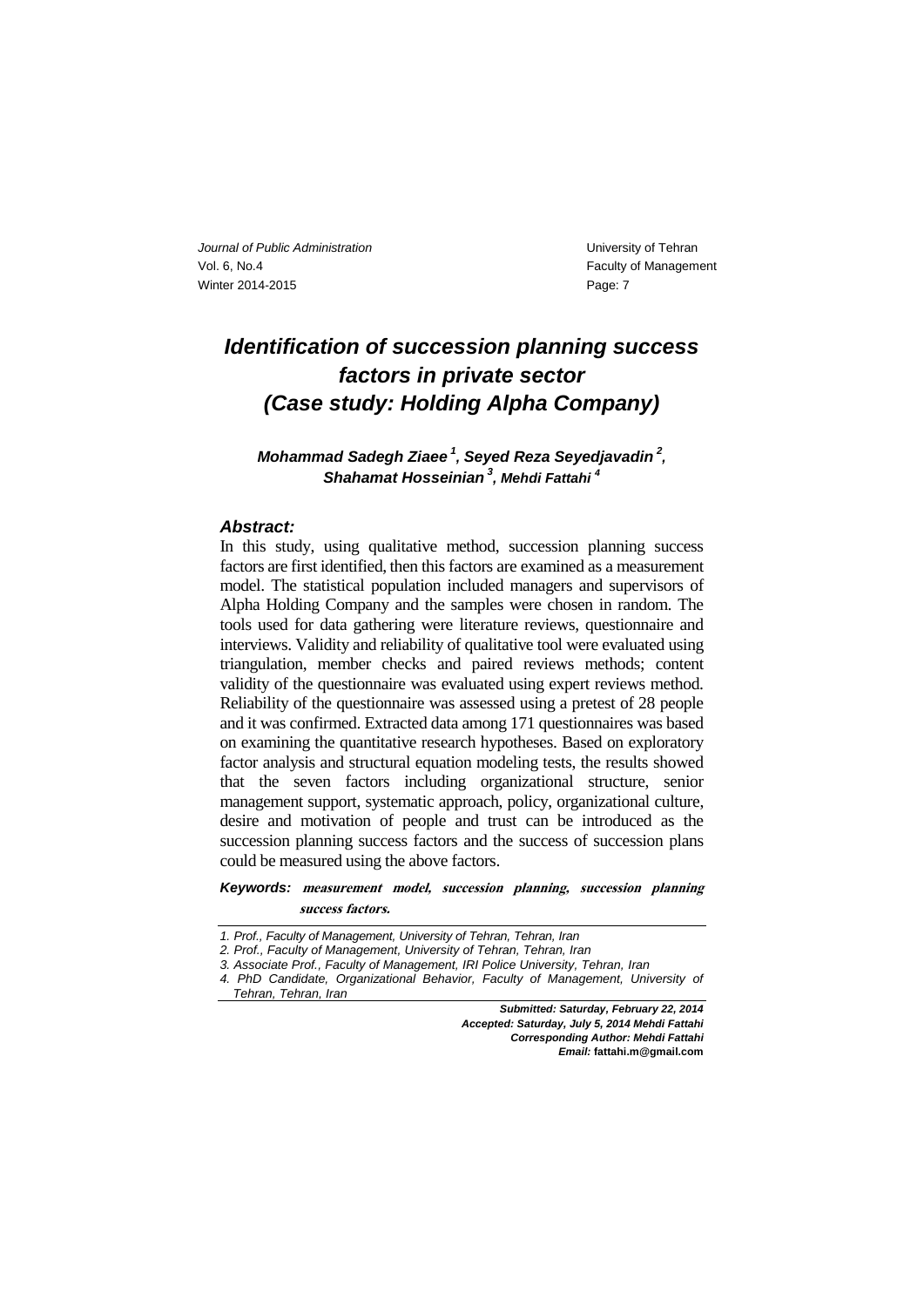## *Investigating the relationship between transformational leadership and organizational citizenship behavior considering the mediator role of empowerment*

*Yasin Taheri <sup>1</sup> , Jeiran Mohammadi <sup>2</sup> , Saeed Jafarinia <sup>3</sup>*

#### *Abstract:*

Human resources in each organization are the most valuable assets and they play a decisive role in effectiveness of that organization. Managers always strive to optimize the utilization of these resources. On the other hand, without willingness of employees to cooperate voluntarily and spontaneously with the organization, it would not be possible to increase effectiveness and improve its performance. The purpose of this study is to examine the relationship between transformational leadership and organizational citizenship behavior considering the role of intervening variable (empowerment of employees) in Bandar Imam Khomeini's Petrochemical Company. Research data was gathered from a simple sample of 158 people with questionnaires. The obtained results indicated that all the scales of questionnaires were considered to be reliable (Cronbach's alpha), the reliability of which was confirmed through reviewing previous researches as well as interviewing with researchers and scientists. The results of study showed that there is a significant positive relationship between transformational leadership and employee's psychological and structural empowerment and organizational citizenship behaviors. Also, the effects of mediator variable on the relationship between transformational leadership and organizational citizenship behavior were shown to be significant.

*Keywords:* **organizational citizenship behaviors, psychological empowerment, structural empowerment, transformational leadership.**

*Submitted: Saturday, November 9, 2013 Accepted: December 2, 2014 Corresponding Author: Jeiran Mohammadi Email:* **Mohammadi@scu.ac.ir** 

*<sup>1.</sup> MSc. Student in Management, Faculty of Economic and Social Sciences, Shahid Chamran Unviersity, Ahvaz, Iran*

*<sup>2.</sup> Assistant Prof., Faculty of Economic and Social Sciences, Shahid Chamran Unviersity, Ahvaz, Iran*

*<sup>3.</sup> Assistant Prof., Faculty of Management and Accounting, Kharazmi University, Tehran, Iran*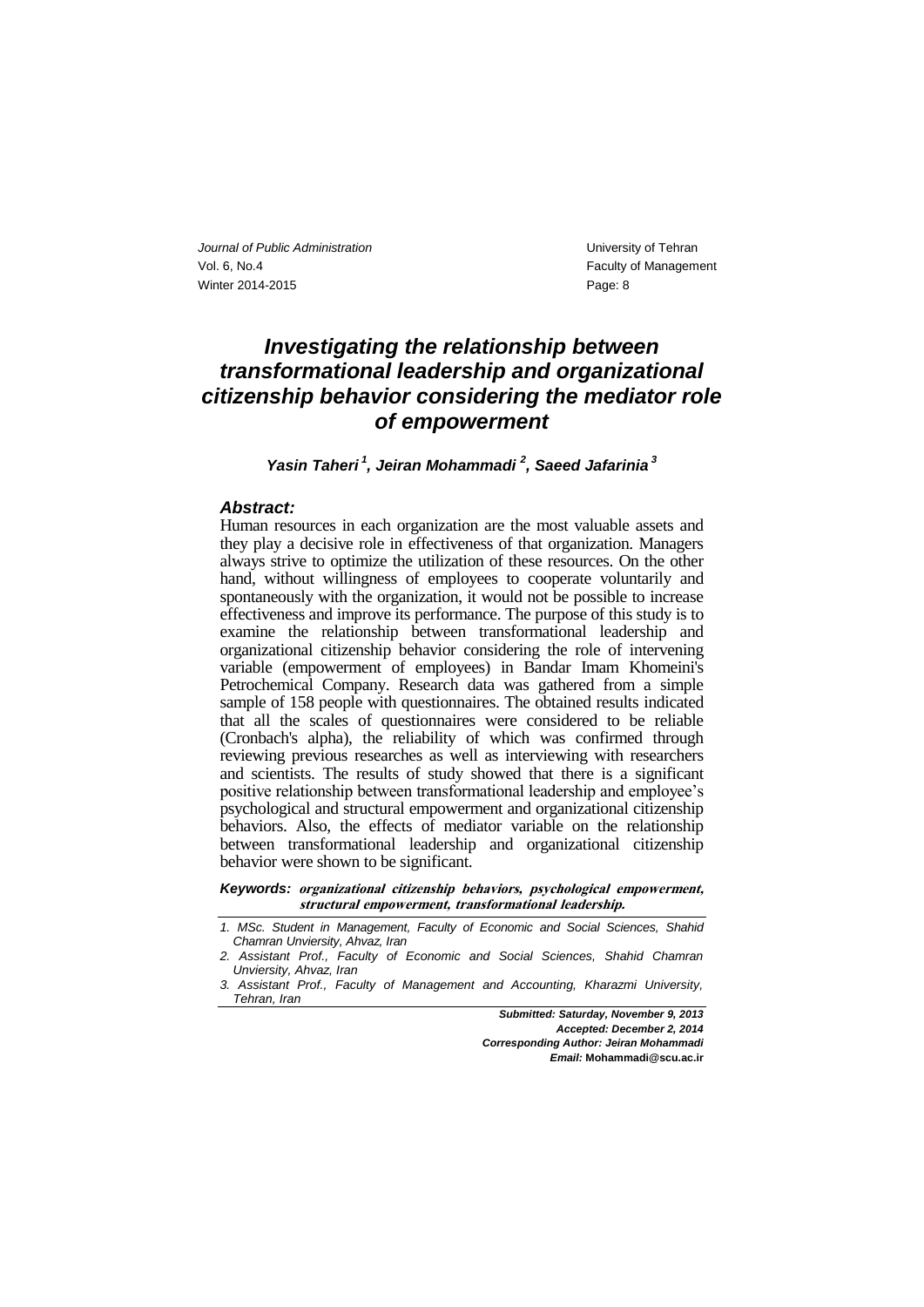# *Examining the relationship between intellectual capital and labor productivity: with an emphasis on organizational learning*

## *Tayebeh Abbasi <sup>1</sup> , Mohammad Hashemi <sup>2</sup> , Ahmad Reza Armineh <sup>3</sup> , Mahdiyeh Bakhtiari <sup>4</sup>*

## *Abstract:*

Undoubtedly, the capability and core competencies of employees help to achieve organization goals. Consequently, organizations increase organizational learning capability with the help of intellectual capital, thereby providing improvement of productivity. The current study aims to explain the impact of intellectual capital on labor productivity, considering the mediation of organizational learning. Previous studies rarely examined the relationship between intellectual capital and labor productivity. Moreover, most of the studies neglect the mediating effect of organizational learning in explaining the impact of intellectual capital on labor productivity. This study is performed through descriptive– correlation method, and it is an applied research in terms of purpose and in the scope of human resources in terms of thematic scope. Also, it uses a questionnaire to survey the relationships governing intellectual capital, organizational learning, and labor productivity. The results are based on empirical data collected from Ministry of Science, Research and Technology. The finding of this study indicate that, the intellectual capital has a significant positive effect on labor productivity. Also, the results indicate that, in case of realizing the organizational learning as a mediating variable, it can have significant effect on the relationship between intellectual capital and labor productivity.

*Keywords:* **intellectual capital, labor productivity, organizational learning.**

- *2. MSc. Student, Faculty of Management, University of Tehran, Tehran, Iran*
- *3. MSc. Student, Faculty of Management, University of Tehran, Tehran, Iran*
- *4. Expert, Ministry of Science, Research and Technology*

*Submitted: Accepted: Corresponding Author: Mohammad Hashemi Email:* **hashemi\_moh@ut.ac.ir** 

*<sup>1.</sup> Assistant Prof., Faculty of Management, University of Tehran, Tehran, Iran*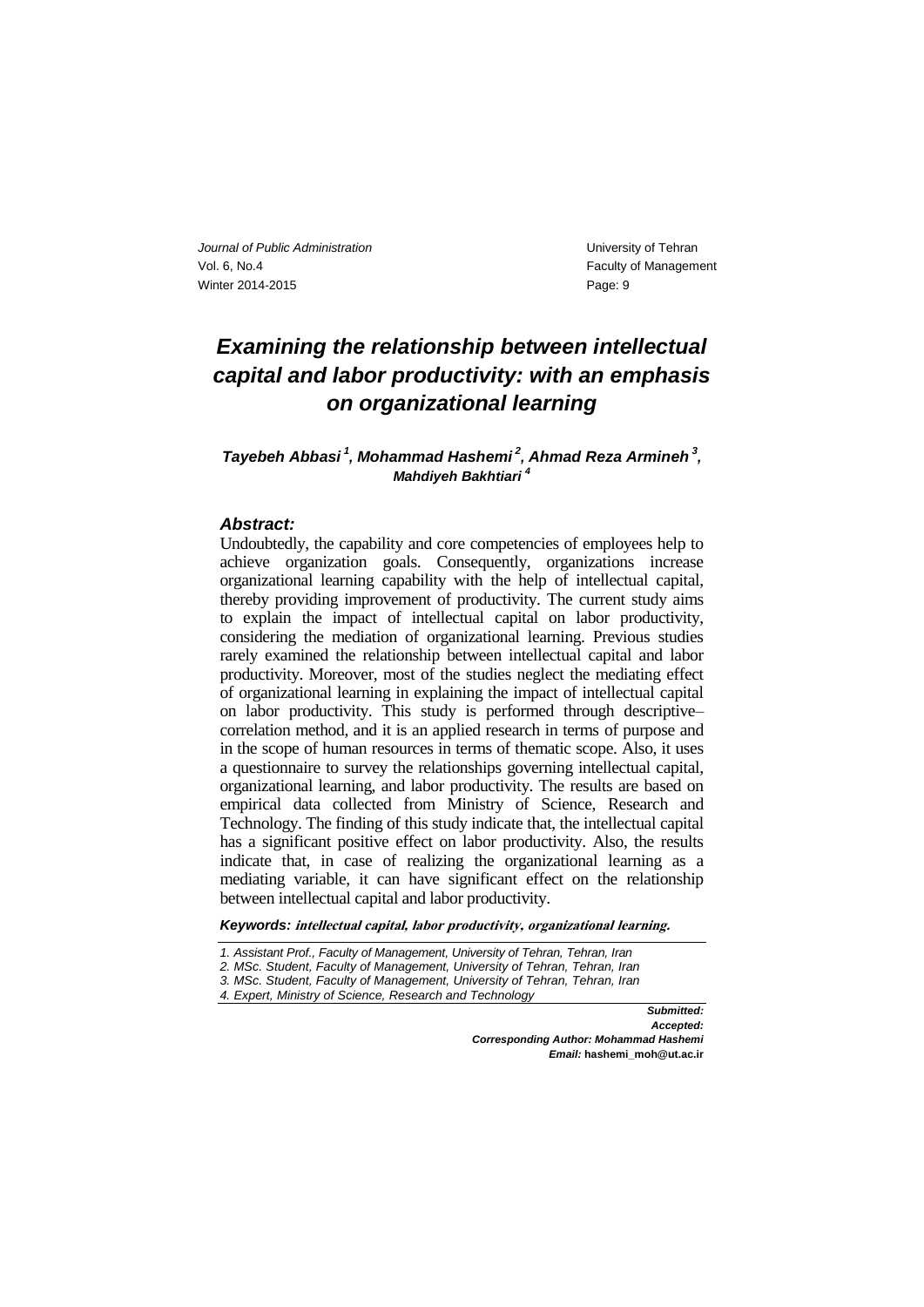# *An analysis of the relations among leader member exchange LMX, organizational learning culture and organizational commitment (Case study: Markazy Province Agricultural Experts)*

*Amir Alambeigi <sup>1</sup> , Ismael Ahangari <sup>2</sup> , Saeide Azizi <sup>3</sup>*

#### *Abstract:*

Many previous studies used leader - member exchange to explain the quality relationship between employees and supervisors. However, in previous studies, the mechanism of this theory in creativity is not so clear. Thus, this study defines the role of leaders in creating a culture of organizational learning using normative approach to examine the relationship between communication quality leader - member, organizational commitment and organizational learning culture. The statistical population includes 110 Markazy province's agricultural experts who were selected by convenient sampling methodology. The research instrument was a questionnaire designed to measure the model variables. Its validity was confirmed by a panel of experts. Structural equation modeling was used for data processing. Research empirical results are threefold. First, leader - member exchanging quality has a significant effect on learning culture in organization. Second, there is a significant relationship between the learning culture and organizational commitment. Third, LMX quality has an indirect effect on organizational commitment through extension of learning culture. In conclusion, considering research limitations, some practical implications are provided.

*Keywords:* **learning culture, leader- member exchange (LMX), organizational commitment.**

*Submitted: Monday, March 24, 2014 Accepted: Tuesday, August 5, 2014 Corresponding Author: Amir Alambeigi Email: Alambaigi@ut.ac.ir*

*<sup>1.</sup> Assistant Prof., Faculty of Agricultural Economics and Development, University of Tehran, Tehran, Iran*

*<sup>2.</sup> MSc. Student in Agricultural Extension, Faculty of Agricultural Economics and Development, University of Tehran, Tehran, Iran*

*<sup>3.</sup> MSc. in Rural Development, Faculty of Agricultural Economics and Development, University of Tehran, Tehran, Iran*